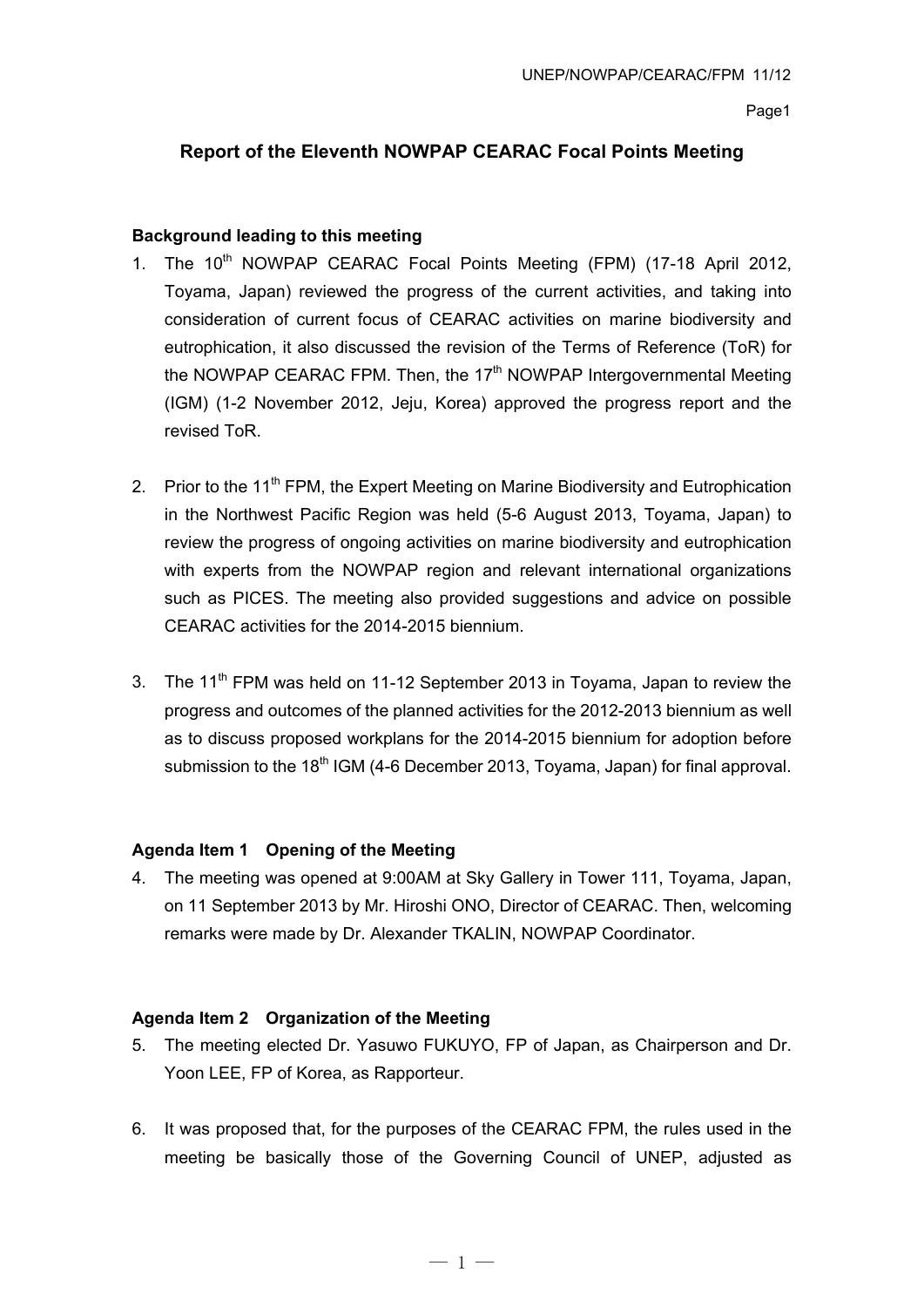appropriate to suit the nature of the meeting. Decisions should be made by consensus and English is the working language of the meeting.

## **Agenda Item 3 Adoption of the Agenda**

- 7. The Secretariat introduced the Provisional Agenda (UNEP/NOWPAP/CEARAC/FPM 11/1) with the Annotated Provisional Agenda (UNEP/NOWPAP/CEARAC/FPM 11/2).
- 8. The meeting adopted the Agenda.

# **Agenda Item 4 Report of the Regional Coordinating Unit (RCU) on the implementation of the Northwest Pacific Action Plan (NOWPAP) including the NOWPAP Medium-term Strategy (MTS) 2012-2017**

- 9. Dr. TKALIN reported the progress of all NOWPAP activities since the  $10<sup>th</sup>$  CEARAC FPM touching upon the NOWPAP Medium-term Strategy (MTS) 2012-2017 (UNEP/NOWPAP/CEARAC/FPM 11/3 and UNEP/NOWPAP/CEARAC/FPM 11/4Ref3). Dr. TKALIN mentioned that CEARAC has been successful in transitioning its FP membership in order to achieve its new objectives. He also expected the strengthening of partnerships with other RACs and external organizations. Moreover, he suggested CEARAC might consider three indicative activities: setting Ecological Quality Objectives, setting pollution reduction targets, and organizing a regional workshop on Blue Carbon.
- 10. The meeting acknowledged the report.

# **Agenda Item 5 Report on the implementation and the expenditure of CEARAC activities for the 2012-2013 biennium**

- 11. The Secretariat reported the implementation of CEARAC activities and the expenditure for the 2012-2013 biennium, including marine litter activities (UNEP/NOWPAP/CEARAC/FPM 11/4).
- 12. After discussion on Agenda Items 5.1 to 5.3, the meeting adopted the report on the implementation and the expenditure of CEARAC activities for the 2012-2013 biennium.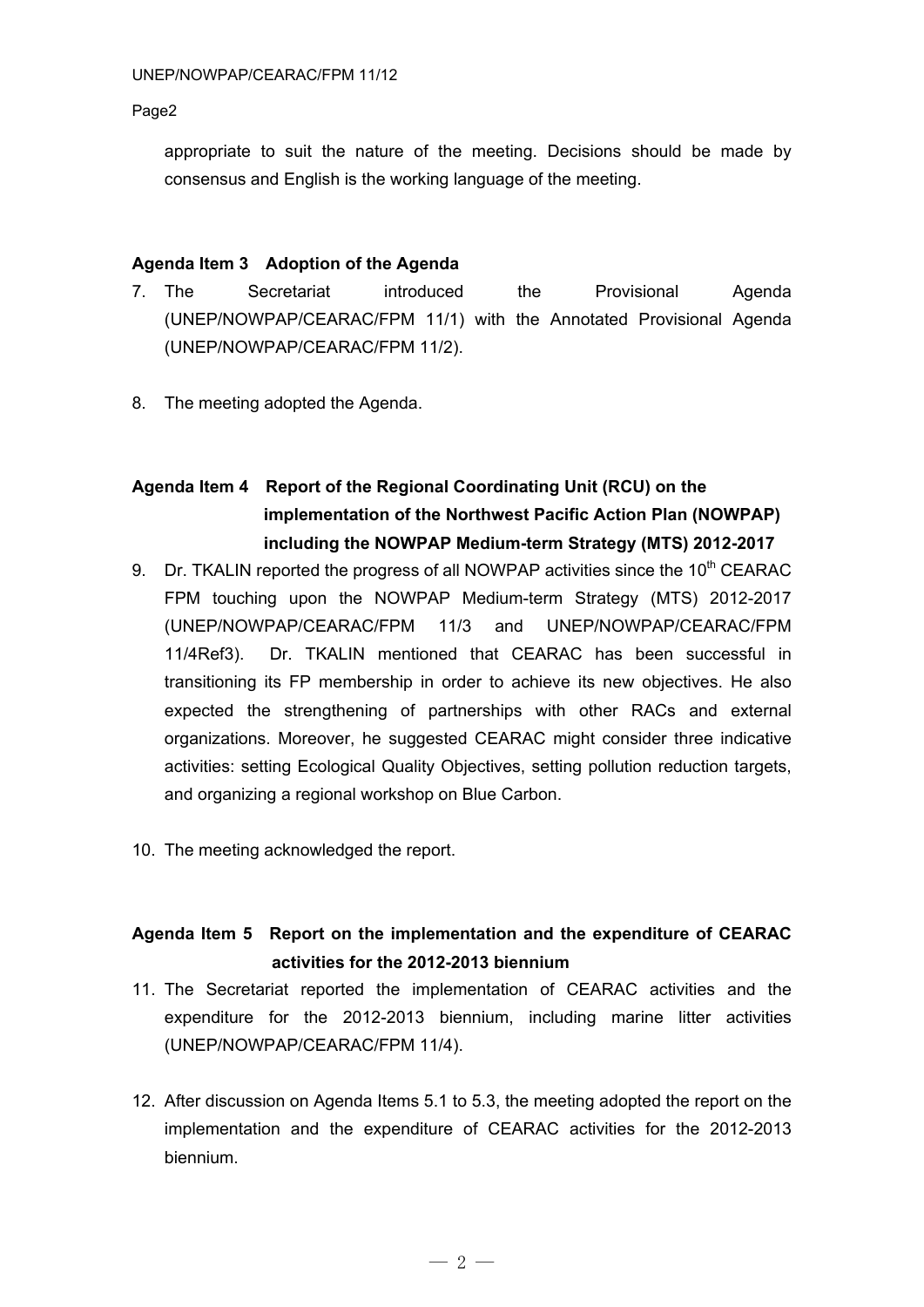# **Agenda Item 5.1 Activity on marine biodiversity (preparation of the regional report for conservation of marine biodiversity and sustainable use of marine ecosystem services in the NOWPAP region)**

- 13. The Secretariat presented a draft regional report related to conservation of marine biodiversity and sustainable use of marine ecosystem services in the NOWPAP region (UNEP/NOWPAP/CEARAC/FPM 11/5).
- 14. The meeting pointed out the difference between the proposed title and the content of the draft report, then suggested that the title more clearly reflect the actual content. The meeting proposed changing the title to "Monitoring and Management of Marine Protected Areas in the NOWPAP Region." This title was adopted. The draft report will be circulated among FPs, other RACs, and RCU after the FPM to be reviewed and commented on by 30 September 2013.

# **Agenda Item 5.2 Activity on eutrophication (refinement of the NOWPAP Common Procedure for eutrophication assessment towards the assessment of the whole NOWPAP region)**

- 15. The Secretariat reported on the progress of refining the NOWPAP Common Procedure, along with the results of the eutrophication assessments in the selected sea areas in the NOWPAP region using the refined procedure (UNEP/NOWPAP/CEARAC/FPM 11/6). The Secretariat also presented the table of contents of the Regional Overview of Eutrophication Assessment in the NOWPAP Region (UNEP/NOWPAP/CEARAC/FPM 11/6 Annex 3)
- 16. The meeting suggested that the Secretariat should revise the title and the table of contents of the regional overview. Dr. Joji ISHIZAKA, FP of Japan, and Dr. TKALIN expressed their concern that the report should clearly explain the progress that has been made since the 2011 Integrated Report on Eutrophication Assessment.
- 17. The Secretariat will ask the national experts for information regarding changes to existing policies related to the management of eutrophication by 30 September 2013.
- 18. The meeting expressed concerns about preparing the regional overview report considering the delay in submission of literature review, and proposed not to review the collected literature during this biennium. It was agreed that the list of collected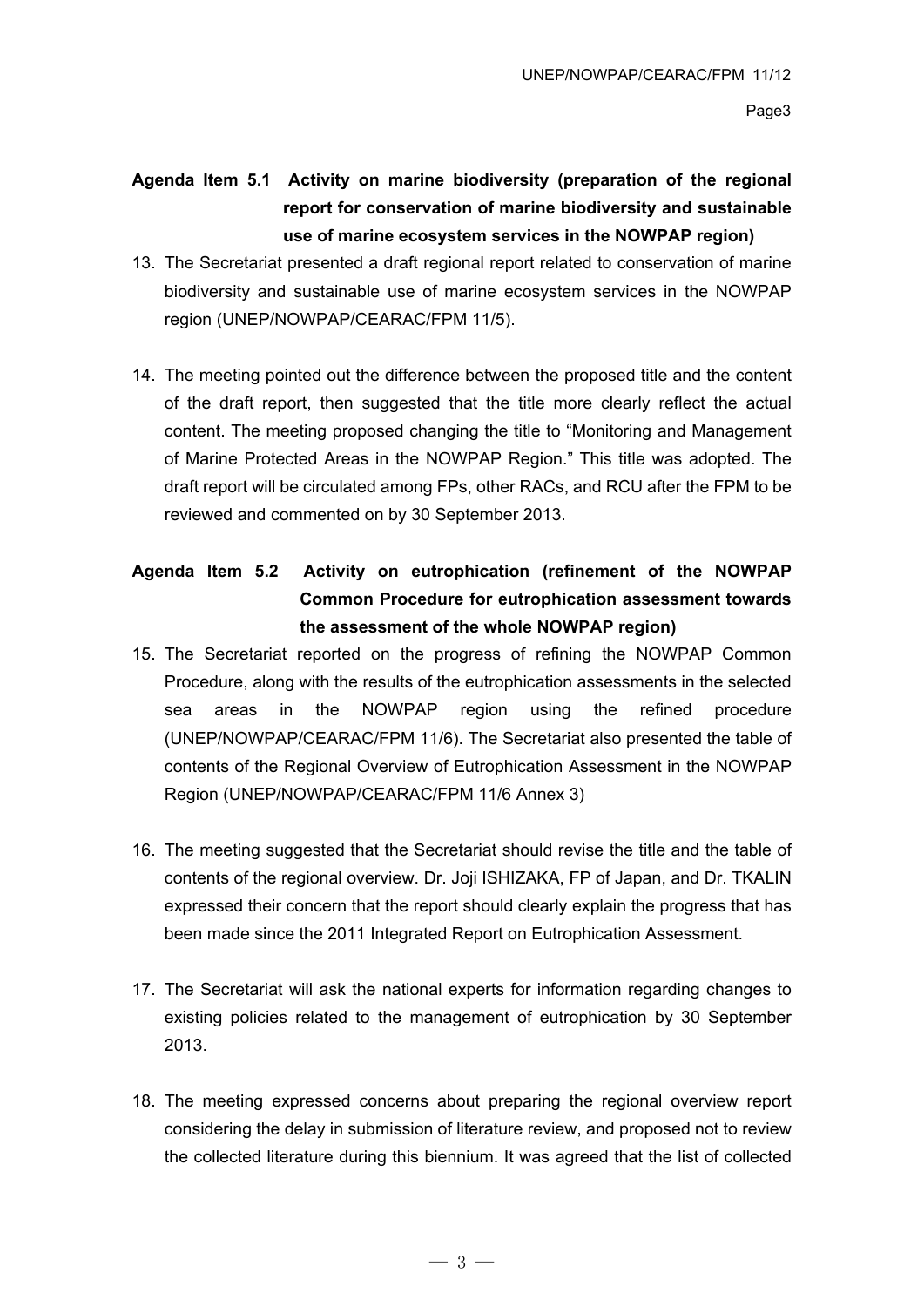publications would be attached as an annex of the revised report. Upon the request of Dr. ISHIZAKA, the meeting requested national experts to submit lists of publications related to negative impacts of eutrophication and ecological modeling, as well as to check the relevance of already collected literature.

- 19. The meeting agreed on the revised title, "Application of the Refined NOWPAP Common Procedure for Eutrophication Assessment in Selected Sea Areas in the NOWPAP Region," and the table of contents of the regional overview (Attachment 1).
- 20. Dr. TKALIN asked the Secretariat to ensure the inclusion of information on nutrient loading in the report.

**Agenda Item 5.3 Activity on remote sensing (organization of the fourth NOWPAP training course on remote sensing data analysis)** 

- 21. The Secretariat reported the progress of the organization of the fourth NOWPAP training course on remote sensing data analysis, namely the NOWPAP-PICES Joint Training Course on Remote Sensing Data Analysis (UNEP/NOWPAP/CEARAC/FPM 11/7).
- 22. The meeting welcomed the progress.

## **Agenda Item 6 Discussion on the proposed specific projects of CEARAC for the 2014-2015 biennium**

- **Agenda Item 6.1 Activity on marine biodiversity (Pilot assessment of the impacts of major threats to marine biodiversity in selected sea areas of the NOWPAP region)**
- 23. The Secretariat presented a workplan on pilot assessments of the impacts of major threats to marine biodiversity in selected sea areas of the NOWPAP region (UNEP/NOWPAP/CEARAC/FPM 11/8).
- 24. The meeting wondered about the availability of applicable data for this activity. Dr. FUKUYO also expressed concern that verifying the relationships between environmental threats and their impacts on marine biodiversity will be difficult. The Secretariat answered that the objective of this activity is to study the feasibility of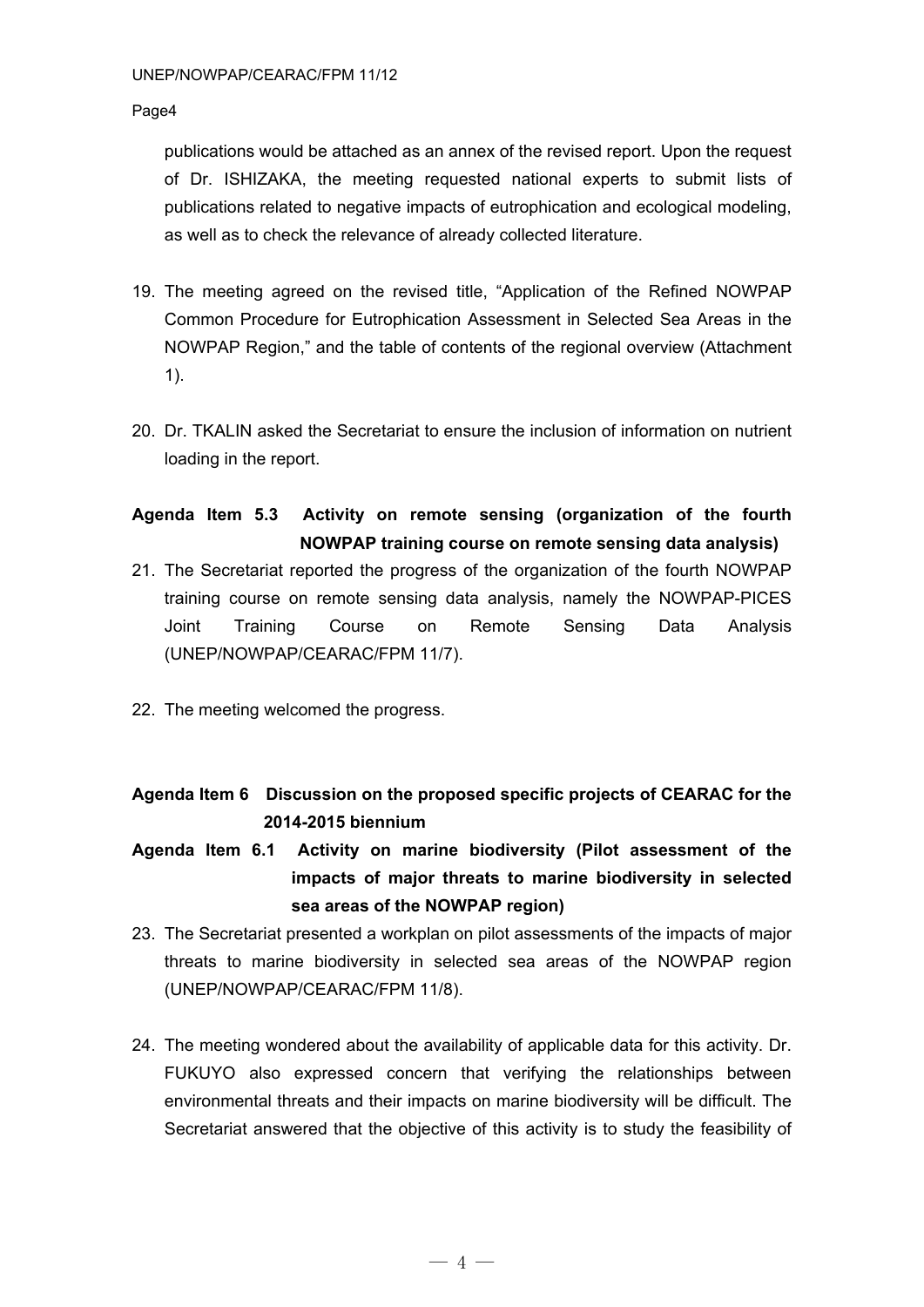assessment using limited available data, not to clarify the relationship between threats and impacts.

- 25. Dr. TKALIN questioned the choice of three specific threats out of the six presented by the Convention on Biological Diversity (CBD), to which the Secretariat answered that they are attempting to avoid duplication of work by other organizations. The Secretariat explained the necessity of this activity for the next biennium to pursue the conservation of marine biodiversity in the future. The meeting agreed on the importance of the activity as being a trial.
- 26. The meeting requested the Secretariat to decide on a report title that more closely suited its contents. The meeting also requested the Secretariat to study related activities outside of the NOWPAP region and provide information to FPs and experts on possible assessment methodologies for implementation of these activities.
- 27. The meeting adopted the workplan and requested the Secretariat to elaborate it for smooth implementation based on the suggestions made during discussion.

# **Agenda Item 6.2 Activity on eutrophication (Trial applications of the screening procedure of the NOWPAP Common Procedure for eutrophication assessment)**

- 28. The Secretariat presented a workplan on trial application of the screening procedure of the NOWPAP Common Procedure for eutrophication assessment for the entire NOWPAP region (UNEP/NOWPAP/CEARAC/FPM 11/9).
- 29. Dr. Vladimir SHULKIN, FP of Russia, and Dr. Junlong LI, FP of China, expressed concerns about the difficulty in determining water residence times along the coast of NOWPAP sea area in each state. Dr. Choong-Ki KIM, representative of MERRAC, then advised the Secretariat to begin with a simple approach using river discharge and salinity information to estimate water residence times, and further recommended to use numerical models for more precise estimates.
- 30. The meeting expressed concerns about estimating and mapping water residence times as proposed in the screening procedure. The Secretariat replied that listing enclosed and semi-enclosed bays would be the first task, and then consider the use of simplified methodologies in each state with the help of national experts.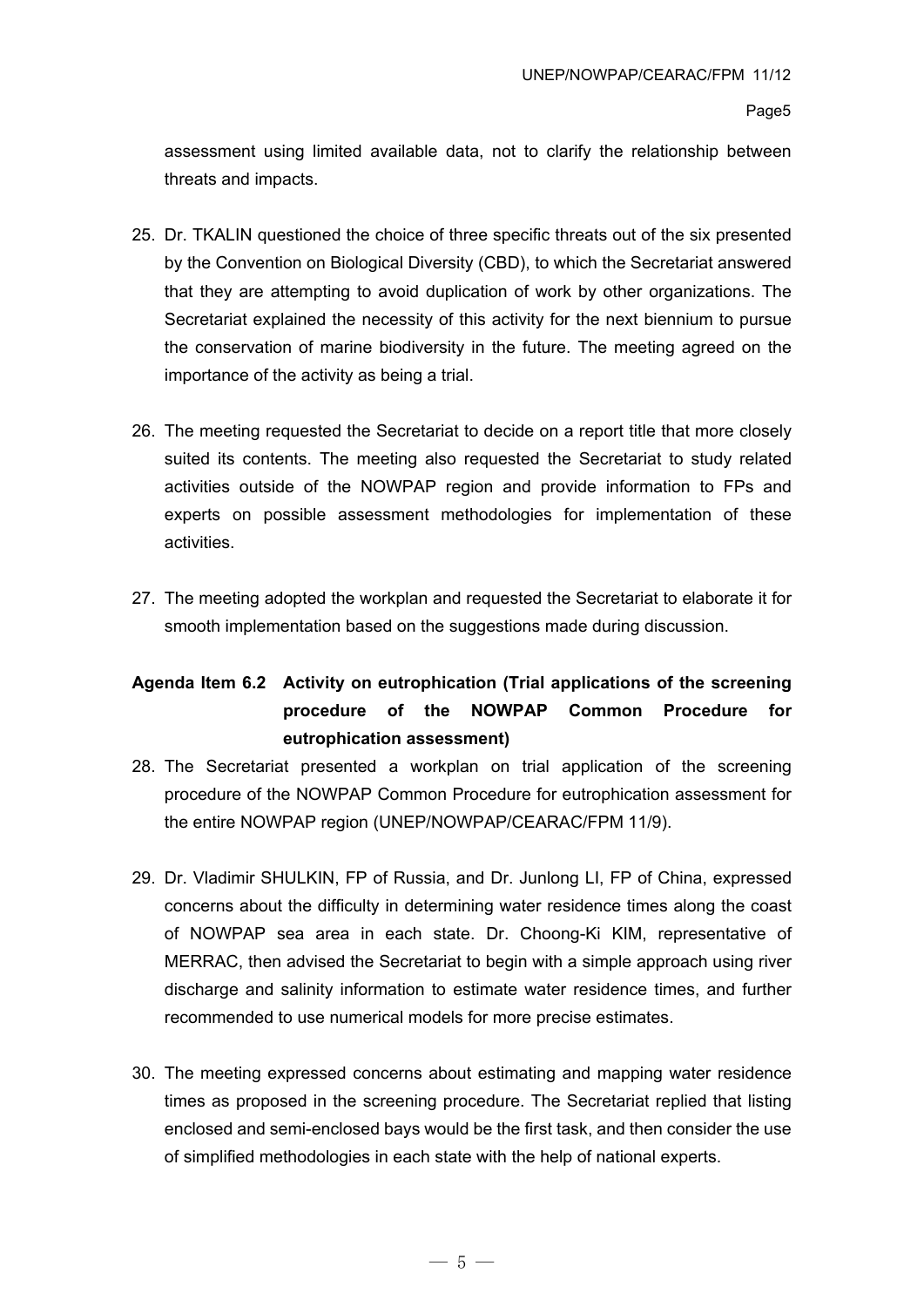- 31. Dr. LI mentioned that estimates of chlorophyll-*a* concentration from remote sensing techniques often provide higher values than in-situ measurements in Chinese coastal waters. The Secretariat mentioned that the latest algorithm for chlorophyll-*a* estimation in turbid water will be used. Dr. ISHIZAKA added that validation of the latest algorithm is necessary for implementation of this activity.
- 32. The meeting wondered about the efficacy of the proposed training workshops on assessment and management of eutrophication for coastal managers and suggested postponing their implementation depending on the results from the first year of the activity and the verification of actual needs of coastal managers.
- 33. The meeting adopted the workplan with modifications, such as the conditional implementation of training workshops.

**Agenda Item 6.3 Activity on seagrass mapping (Case studies on seagrass and seaweed mapping in selected sea areas in the NOWPAP region)**

- 34. The Secretariat presented a workplan on case studies on seagrass and seaweed mapping in selected sea areas in the NOWPAP region (UNEP/NOWPAP/CEARAC/FPM 11/10).
- 35. Dr. SHULKIN asked if remote sensing data would be purchased for study areas of all four member states, to which the Secretariat replied that availability, quality, and affordability would be the determining factors.
- 36. Ms. Guihua DONG, FP of China, said that it is difficult to distinguish between seaweed and seagrass only with satellite imagery. She mentioned that imagery up to 10 meter resolution could be used for the purpose of seagrass and seaweed mapping in China.
- 37. Dr. FUKUYO mentioned that IOC/WESTPAC has been working on a similar project for four years and that CEARAC should attempt to collaborate.
- 38. The meeting adopted the workplan.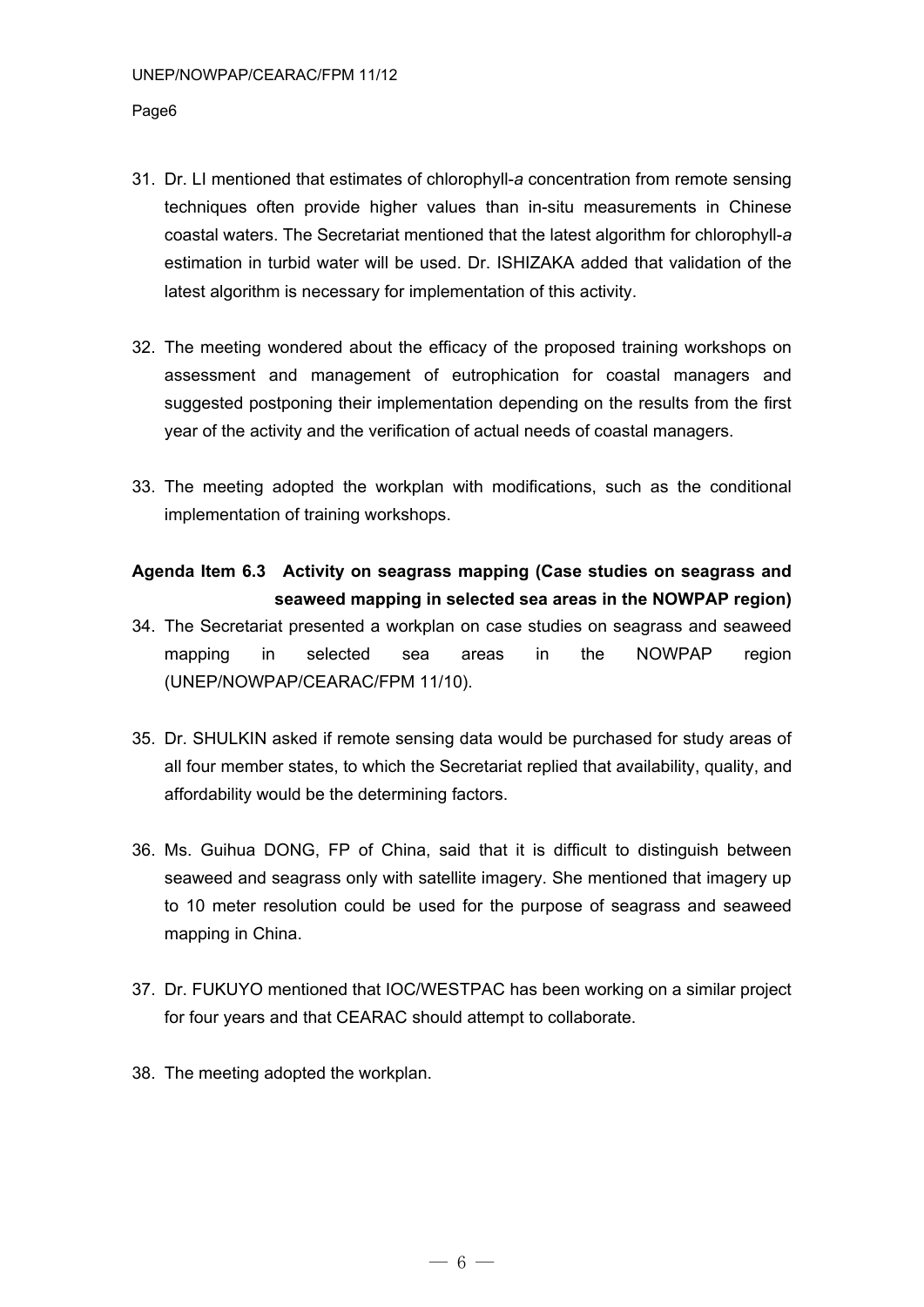# **Agenda Item 7 Discussion on the draft workplan and the budget of entire CEARAC activities for the 2014-2015 biennium and recommendation to the 18th NOWPAP IGM**

- 39. The Secretariat presented an entire workplan with three budget plans for CEARAC activities for the 2014-2015 biennium (UNEP/NOWPAP/CEARAC/FPM 11/11).
- 40. Dr. TKALIN suggested, and the meeting agreed, to give the Secretariat some flexibility on budget planning. In addition, he recommended that the Secretariat explore more collaboration with regional and international organizations, including other RACs, and more frequent exchange and sharing of information.
- 41. After discussion, the meeting agreed on the presented workplan to be submitted to the 18th IGM with modifications indicated in Attachment 2.

## **Agenda Item 8 Discussion on potential collaborative areas with other RACs and partner organizations**

- 42. Dr. Hiroaki SAITO, representative of PICES, explained the structure and ongoing activities of PICES, as well as presented potential areas for collaboration between NOWPAP and PICES.
- 43. Dr. FUKUYO suggested that the upcoming IOC/WESTPAC symposium presents a good opportunity for collaboration and information exchange including a CEARAC project on seagrass mapping.
- 44. Other RAC representatives suggested additional areas of potential collaboration, such as oil spill detection and seagrass mapping by remote sensing, establishing ecologically quality objectives, and enhanced data sharing.
- 45. The meeting requested the Secretariat to more closely monitor the activities of other RACs and international organizations in order to further deepen collaboration.
- 46. The Secretariat asked for information on economic impacts by harmful algal blooms to fisheries and aquaculture for presentation at the PICES annual meeting in October.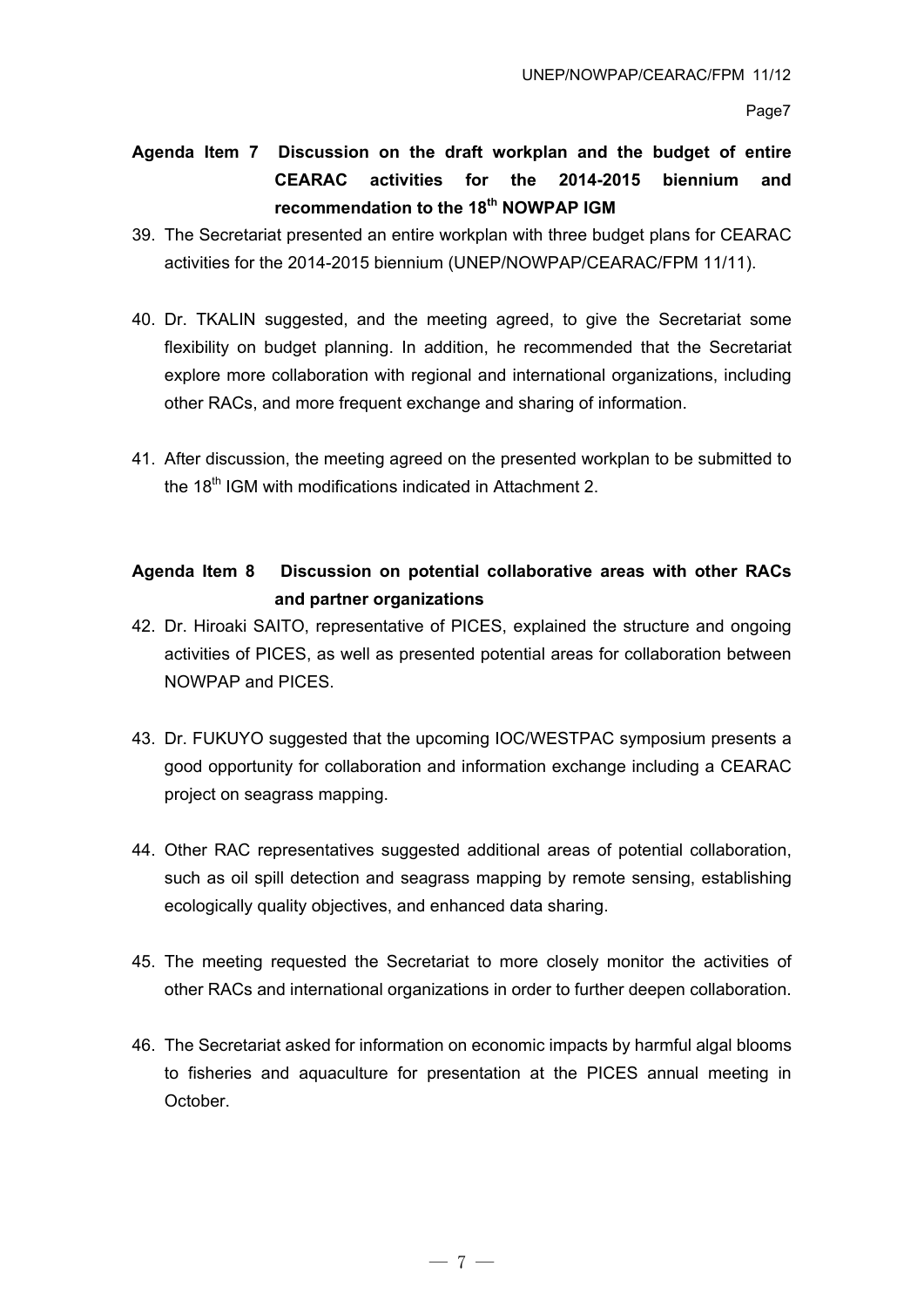## **Agenda Item 9 Arrangement of the 12th NOWPAP CEARAC Focal Points Meeting**

47. The Secretariat proposed to hold the 12<sup>th</sup> NOWPAP CEARAC Focal Points Meeting either in winter or early spring in 2014 in Toyama, Japan, and the meeting agreed on the proposal, taking into account the schedule of meetings and workshops being held by other organizations.

## **Agenda Item 10 Other matters**

48. The meeting was invited to raise any other issues relevant to the CEARAC activities and no other issues were raised.

## **Agenda Item 11 Adoption of the report of the meeting**

49. A draft report of the 11<sup>th</sup> NOWPAP CEARAC FPM was prepared by the Secretariat with the help of Rapporteur. After review, the report was adopted unanimously.

## **Agenda Item 12 Closure of the meeting**

50. After the customary exchange of courtesies, the 11<sup>th</sup> NOWPAP CEARAC FPM was closed at 3:00PM on 12 September 2013.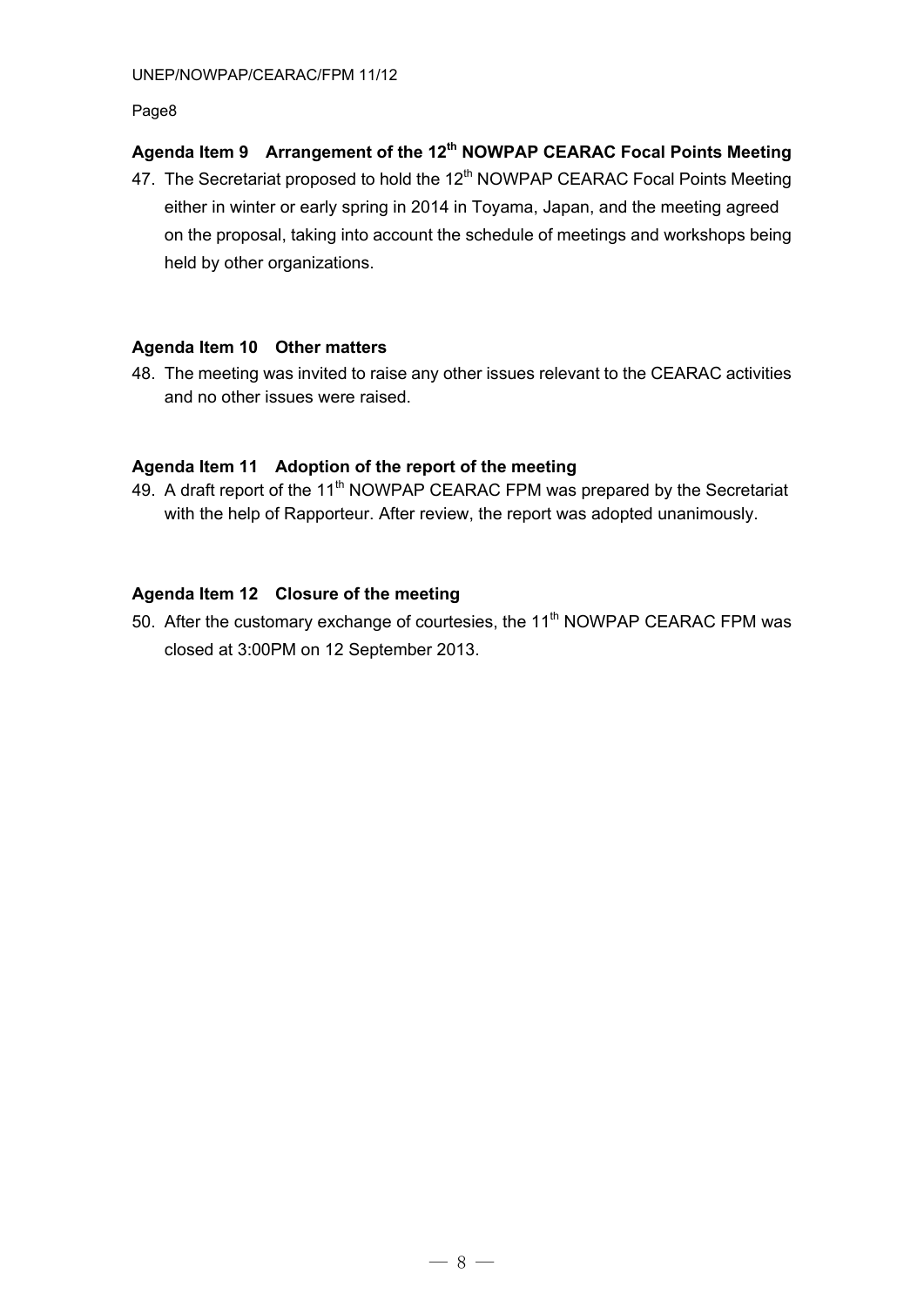### **Attachment 1**

## **Table of contents of "Application of the NOWPAP Common Procedure for eutrophication assessment in selected sea areas in the NOWPAP region"**

### Table of contents

#### PREFACE

#### EXECUTIVE SUMMARY

- 1 INTRODUCTION
- 2 ASSESSMENT METHODS AND DATA
	- 2.1 Refinement of the NOWPAP Common Procedure
	- 2.2 Eutrophication classification with the use of the NOWPAP Common Procedure
	- 2.3 Selection of target sea areas in the NOWPAP member states
	- 2.4 Data and parameters used in each selected sea area
	- 2.5 Assessment parameters and their national standards in NOWPAP member states
	- 2.6 Reference values used in selected sea areas
	- 2.7 Assessment data used in selected sea areas

#### 3 EUTROPHICATION STATUS IN SELECTED SEA AREAS OF THE NOWPAP REGION

- 3.1 Jiazhou Bay, China
- 3.2 Northwest Kyushu sea area, Japan
- 3.3 Toyama Bay, Japan
- 3.4 Jinhae Bay, Korea
	- 3.5 Peter the Great Bay, Russia

#### 4 EVALUATION OF THE REFINED NOWPAP COMMON PROCEDURE

 Comparison of eutrophication assessment results with the original and refined NOWPAP Common Procedure will be described

#### 5 EXISTING POLICIES RELATED TO THE MANAGEMENT OF EUTROPHICATION IN THE NOWPAP MEMBER STATES (Deleted if no update)

- 5.1 China
- 5.2 Japan
- 5.3 Korea
- 5.4 Russia

#### 6 CONCLUSIONS AND RECOMMENDATIONS

- 6.1 Conclusions
- 6.2 Recommendations to address eutrophication in the NOWPAP region (Including discussion on land based sources of nutrient loading)
- Annex A List of literature related to negative impact of eutrophication and ecological modeling
- Annex B List of available monitoring data can be used for eutrophication assessment in each NOWPAP member state